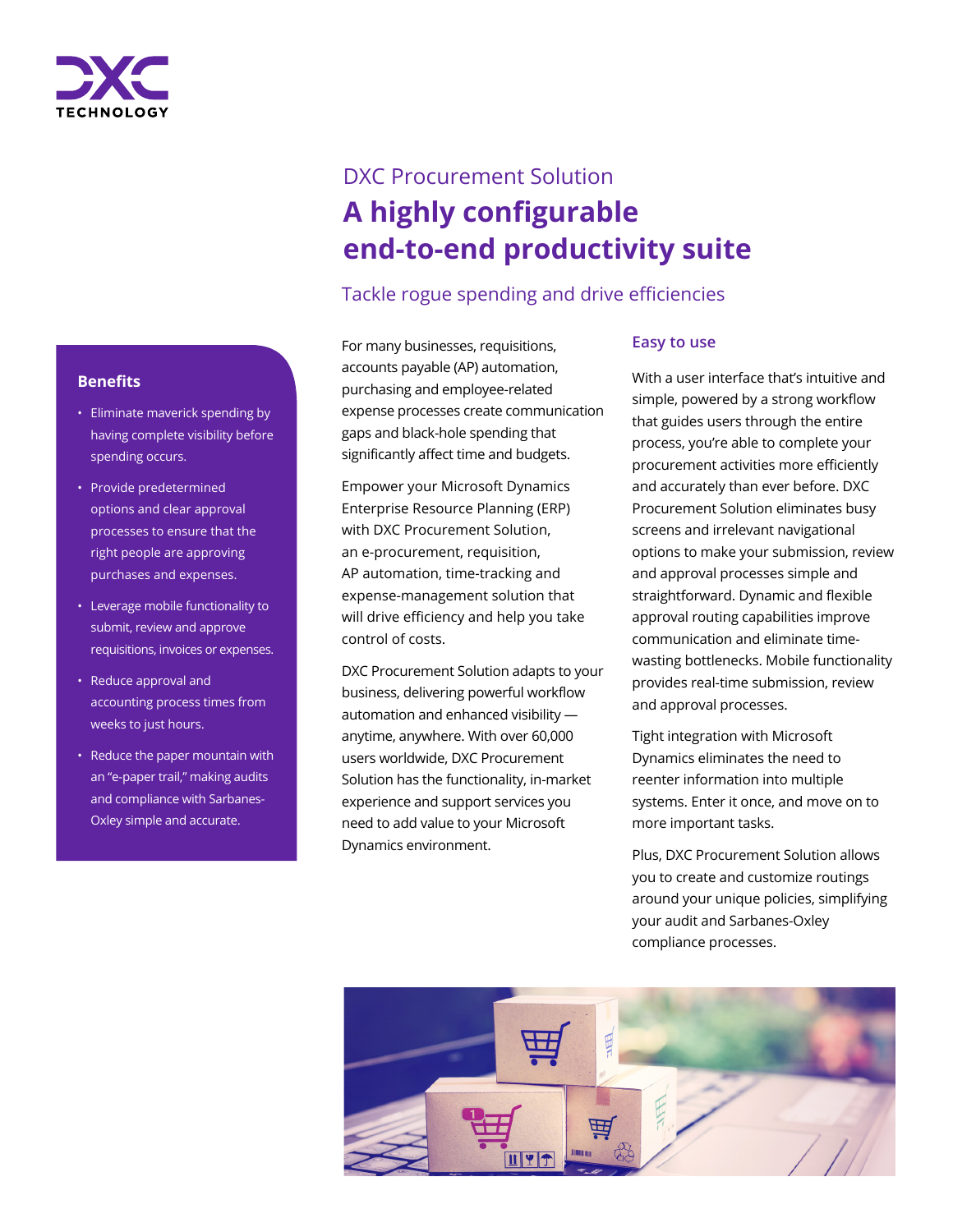

Automate your AP processing, whether you're matching invoices to POs, receipts or non-PO invoices.



Vendor<br>CDW CDW Corporation 658746 Project

Cost Category

Rex Baker (Requester) Compar<br>**TWO** Fabrikam, Inc.<br>Routing Policy<br>CORP Corporate Approval Workflow

Requester<br>RBAKER

PO NUL

Notes<br>
General Notes / D Voucher Notes Attachments

invoice.pdf

### **Flexible and configurable**

Configuring your solution doesn't need to be a painful experience. With the easiest menu-based navigation in the industry, you can add, adjust and edit functionality to meet your specific workflow and requisitioning needs.

Get direct, real-time integration with Microsoft Dynamics ERP solutions. Unlike other e-procurement solutions available for Microsoft Dynamics, regardless of how you configure your solution, DXC Procurement Solution upgrades are automatic, seamless and hassle-free.

Other solutions are often too rigid, too inflexible, and don't allow for variations and changes that occur in everyday business. DXC Procurement Solution offers the flexibility to allow you to work the way you need to work.

### **Industry-best expertise and unlimited support**

As the longest established provider of e-procurement solutions for the entire Microsoft Dynamics suite, we provide stability, expertise and a long-standing Microsoft partnership to help you get the most value from your investment.

With over 30 years of expertise, we provide unlimited support that goes beyond traditional tech support. Every portal-logged inquiry is directly received by one of our solutions experts and we'll ensure that you're answered quickly and comprehensively. With DXC Procurement Solution, you essentially adopt a solution expert into your team.

Get all the procurement and workflow functionality you need — up front. Your DXC Procurement Solution license includes access to the full suite of functionality, so you choose to implement the processes you need, when you need them, without incurring additional software costs.

 $\circledcirc$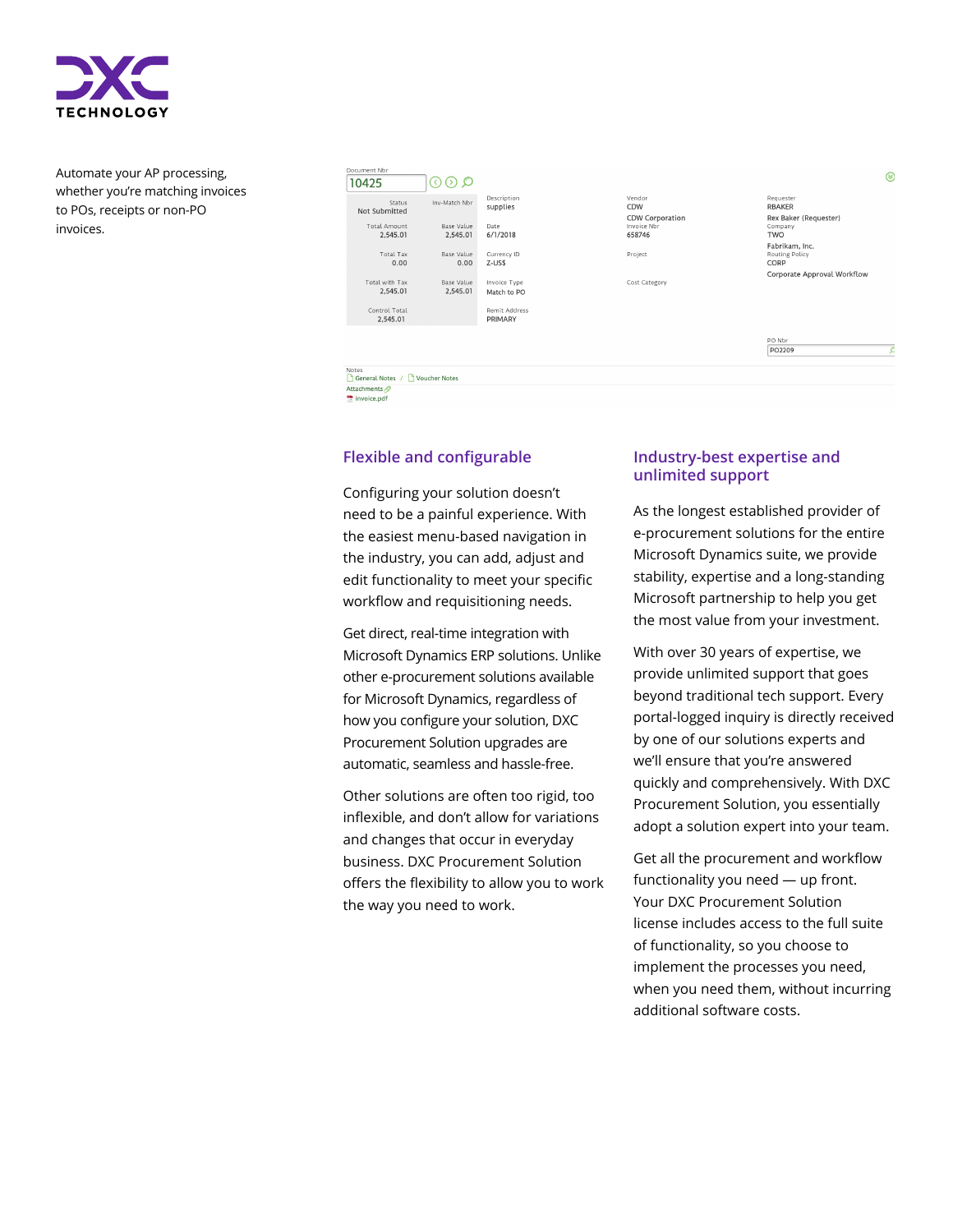

### **Features and functions**

Organized into four main modules — Requisitions, AP Automation, Expense Management and Timesheets — DXC Procurement Solution provides a robust set of features powered by workflow functionality that enables advanced routing, helping you control costs and power up your business efficiency.

Routing



Improve your approval time and efficiency with automated approval anywhere via email, mobile or browser.

View multiple KPI reports that can be set to show your specific transactions, all the transactions in your department, or all transactions

across your organization.

#### 2780.08 De:

| general request for Madison location |                         |  |                                                                   |  |                |          |           |                  |              |  |  |
|--------------------------------------|-------------------------|--|-------------------------------------------------------------------|--|----------------|----------|-----------|------------------|--------------|--|--|
| Approve                              | Line                    |  | <b>Description</b>                                                |  | Amount Project | Category | Curr.     | <b>Tran Date</b> | <b>Notes</b> |  |  |
| $\overline{\mathbf{v}}$              |                         |  | Vehicle Maintenance                                               |  | 230.98         |          | $Z$ -US\$ | 04/12/18         |              |  |  |
| $\overline{\mathcal{L}}$             | $\overline{2}$          |  | Kensington SP10 Laptop Sleeve 15 6 Black                          |  | 77.56          |          | $Z$ -US\$ | 04/12/18         |              |  |  |
| $\overline{\mathbf{v}}$              | $\overline{\mathbf{3}}$ |  | Microsoft Surface Pro 4 Core i7 1 TB SSD 16 GB RAM Windows 10 Pro |  | 2443.42        |          | $Z$ -US\$ | 04/12/18         |              |  |  |
| $\overline{\mathcal{L}}$             | $\overline{4}$          |  | HP Essential Top Load Case notebook carrying case                 |  | 28.12          |          | $Z$ -US\$ | 04/12/18         |              |  |  |
| Approval Options                     |                         |  |                                                                   |  |                |          |           |                  |              |  |  |
| Review                               |                         |  |                                                                   |  |                |          |           |                  | ÷            |  |  |
| Add Comment                          |                         |  |                                                                   |  |                |          |           |                  |              |  |  |
| <b>Review Completed</b>              |                         |  |                                                                   |  |                |          |           |                  |              |  |  |

Status<br>**Routing** 

### **Review Queue**

| <b>Nbr</b> | <b>Description</b>                   | <b>Amount</b> | <b>Hours</b> |
|------------|--------------------------------------|---------------|--------------|
| 10427      | march                                | 1164 60       |              |
| 10388      | general request for Madison location | 2780.08       |              |
| 10391      | email                                | 149.95        |              |
| 10390      | supplies                             | 3232.95       |              |
| 10307      | rent - January                       | 2600.00       |              |
| 10271      | travel to Michigan                   | 242.50        |              |
| 10253      | supplies for IT                      | 108.34        |              |
| 10250      | supplies for IT                      | 51 15         |              |
| 10246      | <b>Doclmport Document</b>            | 2045280       |              |
| 10231      | expense for WE 930                   | 35 46         |              |

Back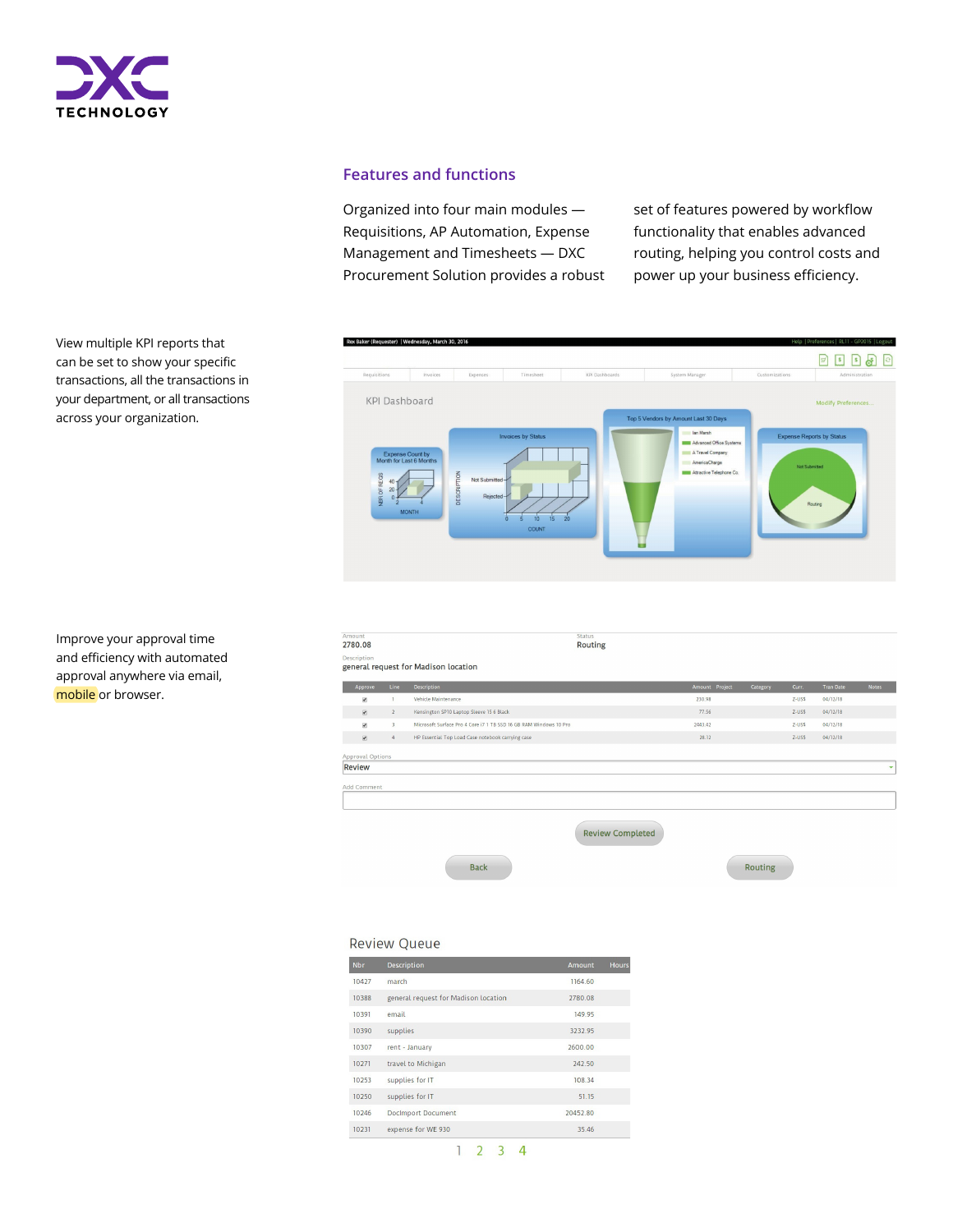

## **DXC Procurement Solution addresses business issues**

| <b>Issue</b>                                                                                                                                           | <b>DXC Procurement Solution</b>                                                                                                                                                      |  |  |  |
|--------------------------------------------------------------------------------------------------------------------------------------------------------|--------------------------------------------------------------------------------------------------------------------------------------------------------------------------------------|--|--|--|
| Invoices are processed and paid before<br>goods are received or services completed.                                                                    | Use three-way matching to ensure that an<br>invoice cannot be processed until goods or<br>services have been received.                                                               |  |  |  |
| Invoices are received and there is no<br>matching purchase order.                                                                                      | Ensure that all purchase requests start with<br>a requisition and are fully approved before<br>a PO is created and the order is placed.                                              |  |  |  |
| Purchases are made from varied vendors<br>and without appropriate controls and<br>approvals.                                                           | Purchase from approved websites with<br>contracted pricing, fill a shopping cart and<br>automatically create a requisition from the<br>cart. Control from whom the users are buying. |  |  |  |
| Requests for quotes must be submitted<br>before determining from whom to<br>purchase, and the responses have to be<br>retained for historical records. | Implement unique workflows and send out<br>RFQs directly, tracking the responses.                                                                                                    |  |  |  |
| Expenses are not filed in a timely manner,<br>and receipts are getting lost.                                                                           | Take a picture of receipts on a phone to<br>create an expense transaction on the go.<br>All receipts are electronically attached and<br>visible to reviewers.                        |  |  |  |
| There is a lack of visibility into where a<br>document is in the approval process and/or<br>whether a payment has been made.                           | Get complete visibility into the status of<br>documents. All activity is date, time and user<br>stamped, and email notifications can be issued.                                      |  |  |  |
| There is no audit trail on how long a<br>document is waiting for approval, and<br>delinquent approvers hold up processes.                              | See the approval audit trail, including a<br>date and time stamp at each step of the<br>approval process. Email reminders are sent<br>to the approver.                               |  |  |  |
| Users enter incorrect data into<br>transaction screens.                                                                                                | Simplify entry screens by hiding fields,<br>adding fields to track additional information,<br>or restricting fields to read-only.                                                    |  |  |  |
| Payables staff spends too much time entering<br>or correcting general ledger (GL) distribution<br>coding on invoices and expense reports.              | Auto-assign GL codes based on department,<br>project, vendor, item, etc.                                                                                                             |  |  |  |
| Approvals are often delayed due to time<br>spent out of the office.                                                                                    | Approve from anywhere via email, phone<br>or tablet.                                                                                                                                 |  |  |  |